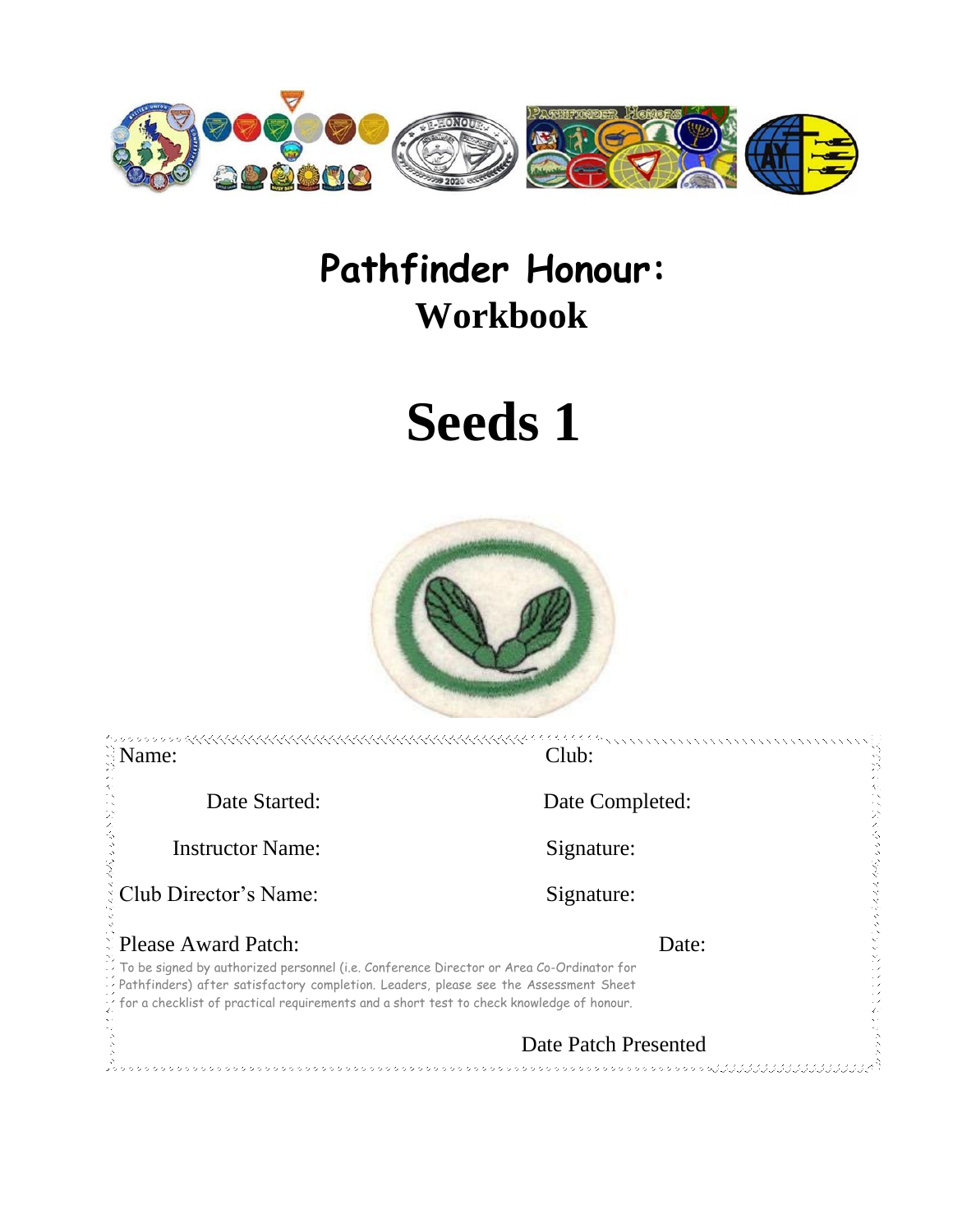#### **Requirement 1 What is the main purpose of a seed?**

#### **Requirement 2 What foods were first given to man in the Garden of Eden?**

| Scripture reference | $\Gamma$ ood. |
|---------------------|---------------|
|                     |               |

#### **Requirement 3 Identify from a seed or drawing and know the purpose of each of these parts of a seed: embryo, seed coat, endosperm, cotyledon, hypocotyl and radicle.** See APPENDIX 1 for a template if you wish to create a seed model using cardboard/heavy paper.

|               | <b>Name</b> | Purpose |    |
|---------------|-------------|---------|----|
| a.            |             |         | (a |
| $\mathbf b$ . |             |         | b  |
| c.            |             |         | с  |
| d.            |             |         | d  |
| e.            |             |         | е  |

#### **Requirement 4 Know four different methods by which seeds are scattered by the plant. Name three kinds of plants that scatter their seeds by each method.**

|    | Seed scattering method | Seeds which scatter by this method |  |  |  |  |
|----|------------------------|------------------------------------|--|--|--|--|
| 1. |                        |                                    |  |  |  |  |
| 2. |                        |                                    |  |  |  |  |
| 3. |                        |                                    |  |  |  |  |
| 4, |                        |                                    |  |  |  |  |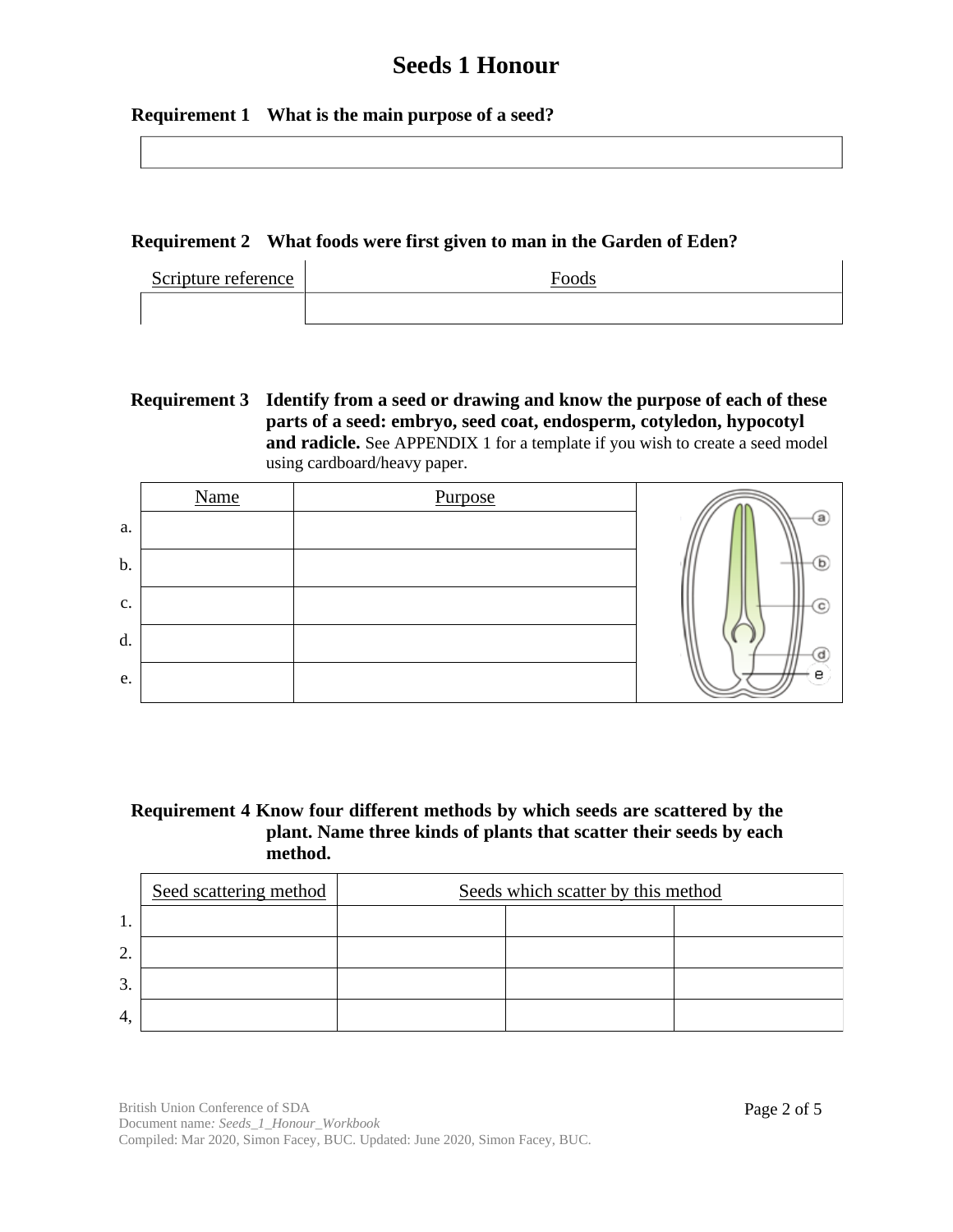#### **Requirement 5 What conditions are necessary for a seed to sprout?**

|     | Seed | Food / foods for Example bread, salad etc |
|-----|------|-------------------------------------------|
| 1.  |      |                                           |
| 2.  |      |                                           |
| 3.  |      |                                           |
| 4.  |      |                                           |
| 5.  |      |                                           |
| 6.  |      |                                           |
| 7.  |      |                                           |
| 8.  |      |                                           |
| 9.  |      |                                           |
| 10. |      |                                           |

#### **Requirement 6 Know ten kinds of seeds that we use for food.**

|  |  |  |  |  |  |  |  |  | Requirement 7 Know five kinds of seeds that are used as sources of oil. |  |
|--|--|--|--|--|--|--|--|--|-------------------------------------------------------------------------|--|
|--|--|--|--|--|--|--|--|--|-------------------------------------------------------------------------|--|

|    | <b>Seed Name</b> | Use |
|----|------------------|-----|
| 1. |                  |     |
| 2. |                  |     |
| 3. |                  |     |
| 4. |                  |     |
| 5. |                  |     |

#### **Requirement 8 Know five kinds of seeds that are used for spices.**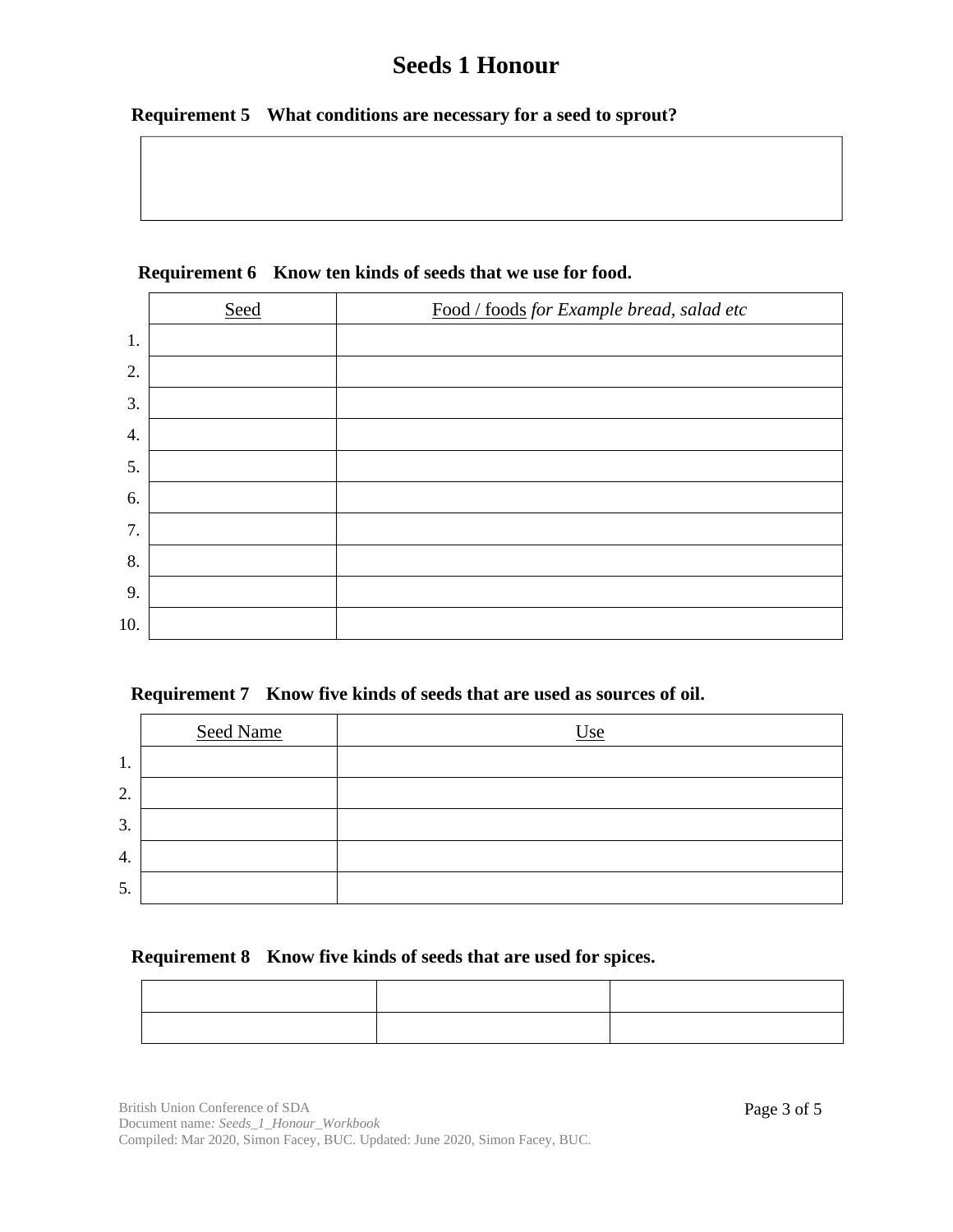#### **Requirement 9 Make a collection of thirty different kinds of seeds, twenty of which you have collected yourself. Label each kind with its name, the date collected, and locality, and the collector. You may glue them on heavy paper or put them in clear vials.** You may use this table instead of labels if you wish.

|                  | <b>Seed Name</b> | Date Collected | Locality | Name of Collector |
|------------------|------------------|----------------|----------|-------------------|
| 1.               |                  |                |          |                   |
| 2.               |                  |                |          |                   |
| 3.               |                  |                |          |                   |
| $\overline{4}$ . |                  |                |          |                   |
| 5.               |                  |                |          |                   |
| 6.               |                  |                |          |                   |
| 7.               |                  |                |          |                   |
| 8.               |                  |                |          |                   |
| 9.               |                  |                |          |                   |
| 10.              |                  |                |          |                   |
| 11.              |                  |                |          |                   |
| 12.              |                  |                |          |                   |
| 13.              |                  |                |          |                   |
| 14.              |                  |                |          |                   |
| 15.              |                  |                |          |                   |
| 16.              |                  |                |          |                   |
| 17.              |                  |                |          |                   |
| 18.              |                  |                |          |                   |
| 19.              |                  |                |          |                   |
| 20.              |                  |                |          |                   |
| 21.              |                  |                |          |                   |
| 22.              |                  |                |          |                   |
| 23.              |                  |                |          |                   |
| 24.              |                  |                |          |                   |
| 25.              |                  |                |          |                   |
| 26.              |                  |                |          |                   |
| 27.              |                  |                |          |                   |
| 28.              |                  |                |          |                   |
| 29               |                  |                |          |                   |
| 30.              |                  |                |          |                   |